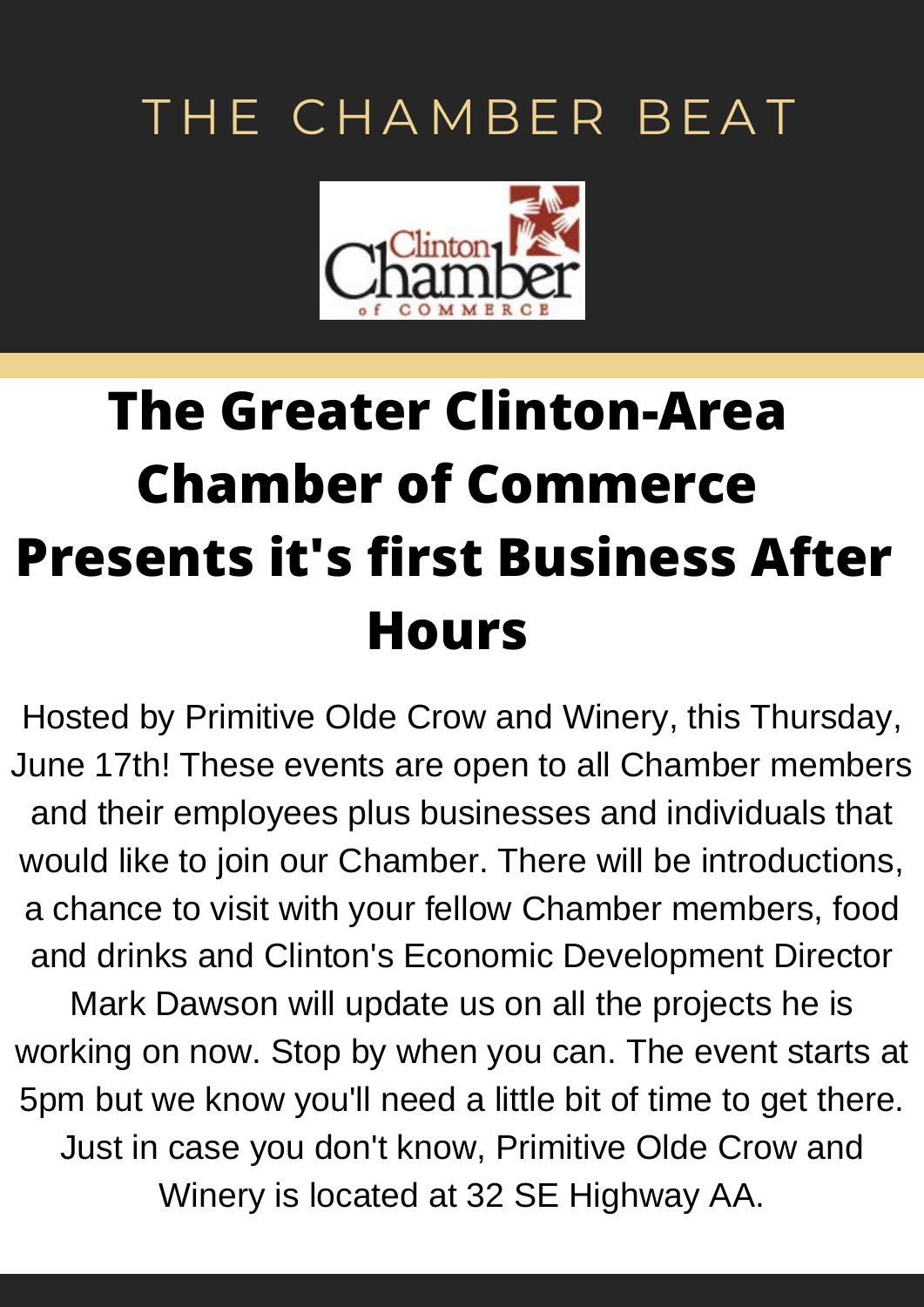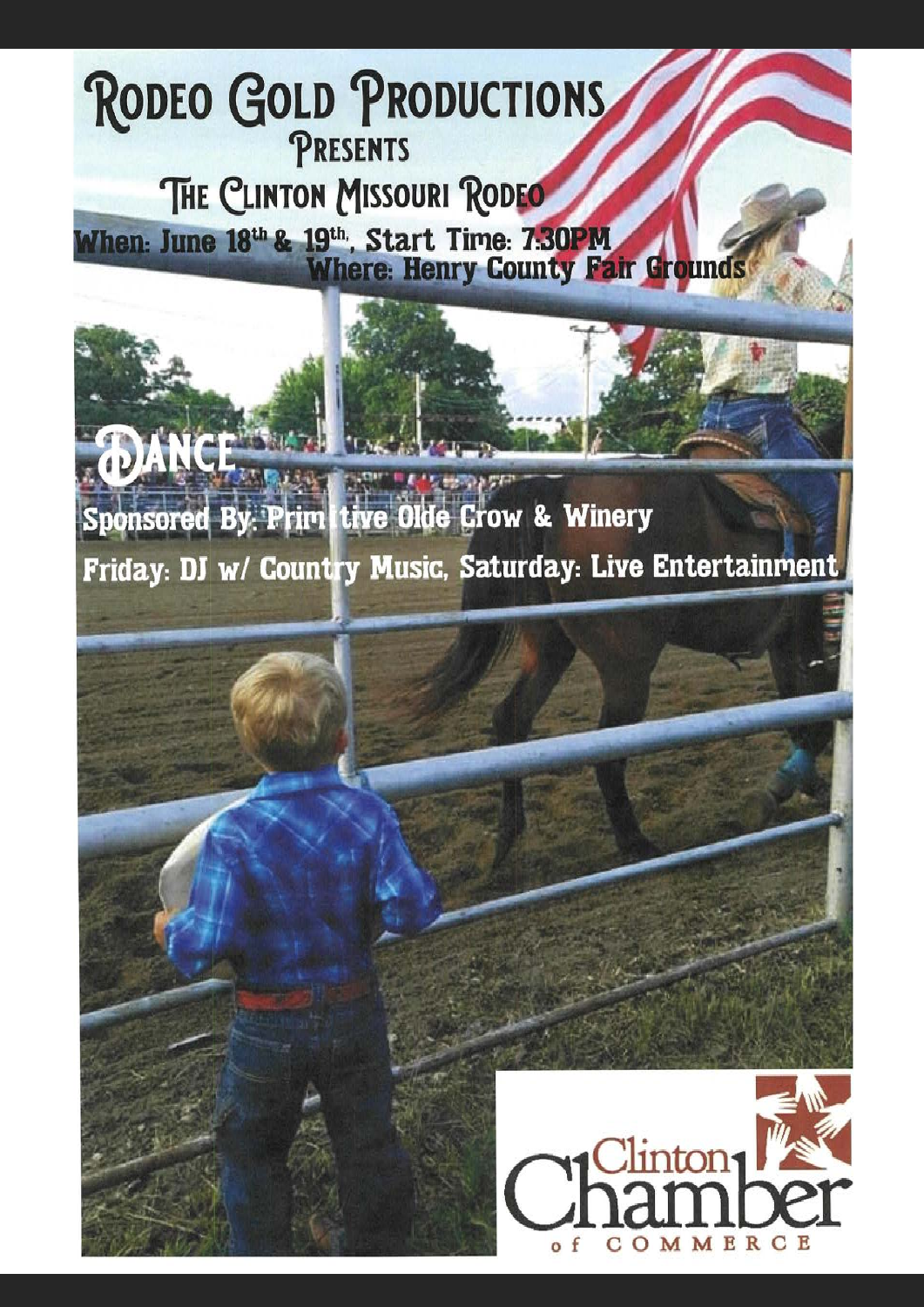## **C H A M B E R P R E S E N T S " R E C E I P T S T O R E C E I V E R O D E O T I C K E T S G I V E W A Y "**

Rodeo Gold Productions is coming to the Henry Co. Fairgrounds in Clinton June 18th and 19th at 7:30 each night. How would you like to go one night as guests of the Clinton Chamber of Commerce and Rodeo Gold? The Clinton Chamber is ready to give you the chance to win! Introducing 'Receipt to Receive Rodeo Tickets Giveaway.'

Folks can bring in a receipt from a Clinton Chamber business and they will then be entered to win. The receipts must be from May21st through the end of this promotion.

At the Chamber, we will copy or scan that receipt and get your name and phone number. Keep in mind that the items on your receipt has to be at least a \$25 purchase and those items need to be purchased from members of the Clinton Chamber to be entered, but you can enter multiple times with different receipts. Those receipts will be entered into a drawing to win two tickets to the rodeo either June 18th or 19th. We will give our tickets away on June 17th. To be entered to win, you must bring at least one receipt to the Chamber. All qualifying receipts will be eligible for our ticket giveaway.

On June 17th, we will take all the receipts entered and draw the winner.

To get this promotion started, you can start bringing in those receipts on Monday, May 24th and we will accept them until 4:30pm on Wed., June 16th. We are open Monday through Friday from 8am until 4:30pm at 200 South Main St.

You can find a list of Clinton Chamber members when you go to www.ClintonMO.com, call the Clinton Chamber at 885-8166, stop by or look for the Clinton Chamber decal near the front of each business.

THIS URA, MRCA-SANCTIONED RODEO WILL FEATURE BULL RIDING, BARREL RACING, TEAM ROPING, STEER WRESTLING, BREAKAWAY ROPING, CALF ROPING, SADDLE BRONC RIDING, BAREBACK RIDING AND MORE! THE WINNER OF THE HENRY CO. QUEEN CONTEST WILL BE ANNOUNCED, THE COOK SHACK WILL BE OPEN, A DJ ON FRIDAY NIGHT, A BAND ON SATURDAY NIGHT AND MORE. RODEO GOLD PRODUCTIONS, BROUGHT TO YOU BY THE CLINTON TOURISM ASSOCIATION, WILL TAKE PLACE JUNE 18TH AND 19TH AT 7:30 EACH NIGHT AT THE HENRY CO. FAIRGROUNDS IN CLINTON.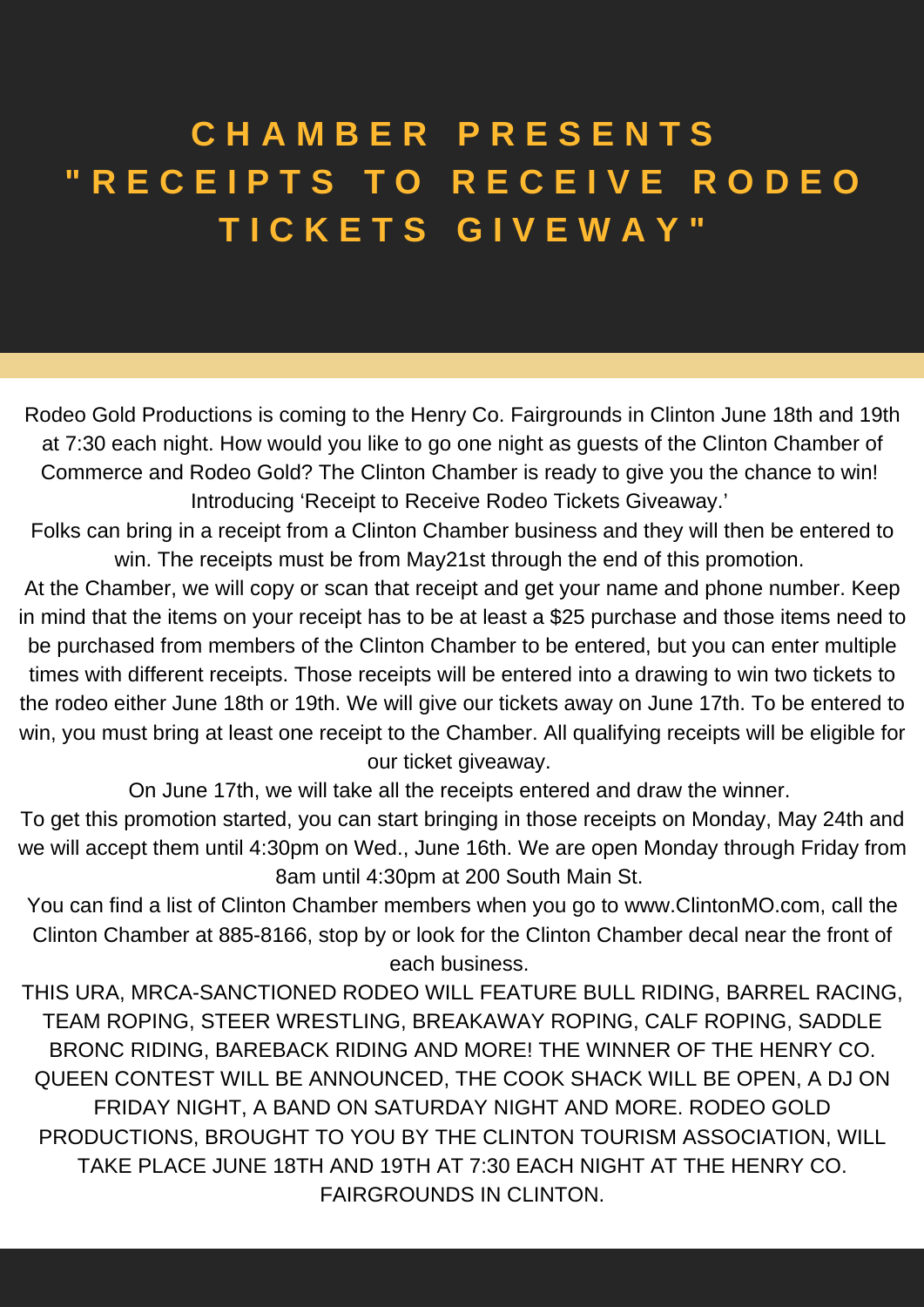# American Crappie Trail Fishing Tournament

The American Crappie Trail Fishing Tournament was held this past weekend. Around 100 people attended the event. Chamber Director-David Lee attended and spoke to the folks about our upcoming rodeo, Olde Glory Days, restaurants and more.



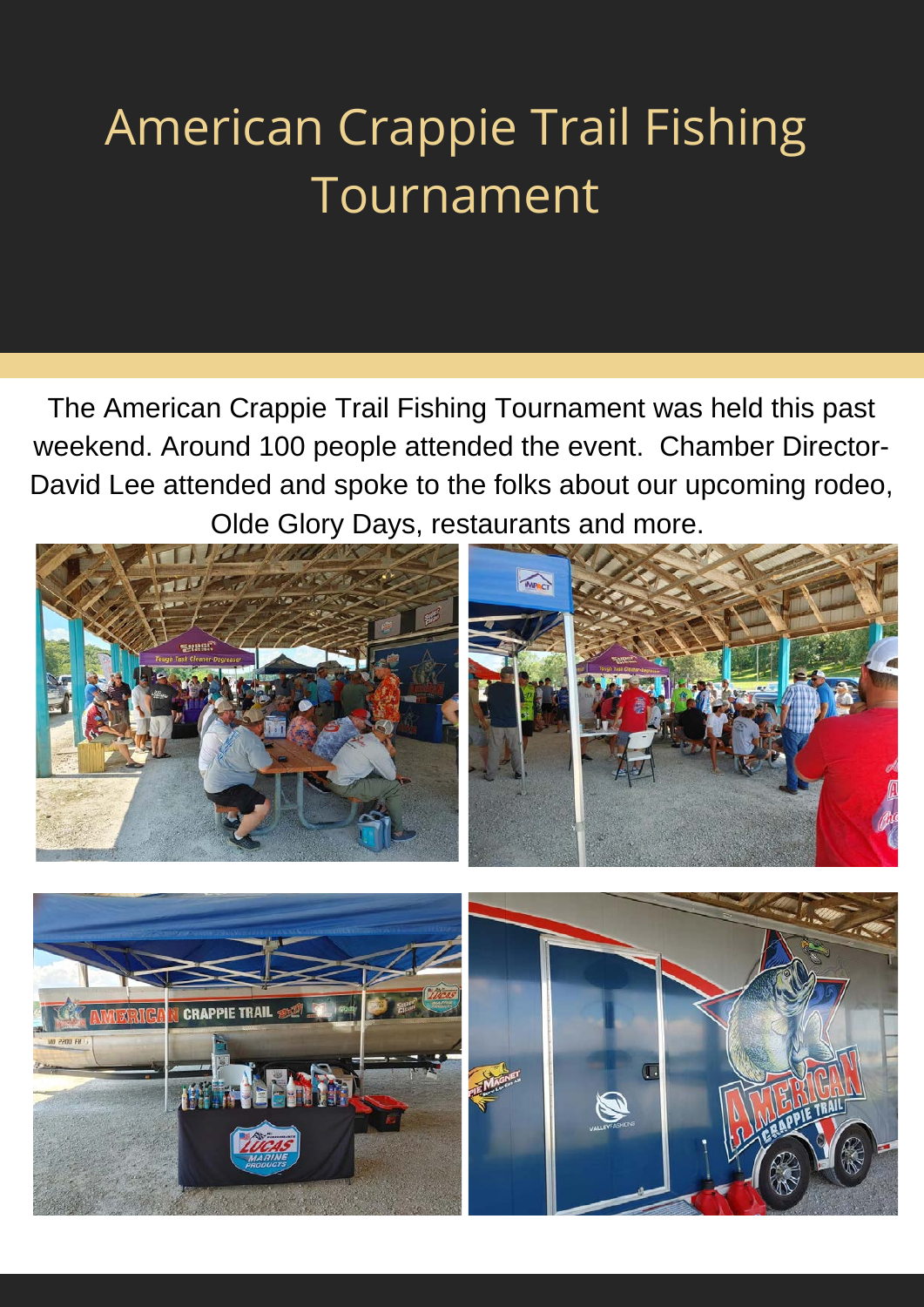## CHAMBER BUSINESS INFO

#### **NORTHERN CHEROKEE NATION**

### 578 HIGHWAY 7 CLINTON, MISSOURI 64735

# FOWWOW/CULTURAL GATHERING

**FREE ADMITTANCE AND PARKING** COME AND JOIN US IN OUR CELEBRATION! **HOST DRUM: YOUNG BOUNTY MC: CARL GRAY EAGLE GRIGGS HEAD GOURD DANCER: JOHN RED WOLF HEAD MAN DANCER: ALLEN TRUESDALE HEAD LADY DANCER: CHRISTINE HONEY BLOSSOM FEATURING MASTER FLINT KNAPPER: RICK TOLLETT** MANY VENDORS AND CRAFTERS TO SEE POWWOW KITCHEN OPENS FRIDAY AT NOON! INDIAN TACOS, FRY BREAD, CHILI DOGS AND MUCH MORE BREAKFAST SERVED SATURDAY AND SUNDAY MORNING 8AM-11AM NO ALCONOL, DRUGS, FIREANS OR ANY TYPE OF JULICAL ACTIVITY ALLOWED OR PERMITTED<br>THE NORTHERN CHEROKER MATION IS NOT RESPONSIBLE FOR ANY INJURY, DAMAGE, LOSS AND OR THEFT<br>ALL ANIMALS MUST BE CAGED AND OR LEASHED THE NORTHERN CHERO

REMEMBERING OUR PAST PRESERVING OUR CULTURE PLANNING OUR DESTINY

#### **Customer Service Fundamentals**



Foundations of Great Customer Service

Engage in this training to acquire and apply communication skills needed to proligh quality support to both prospective and existing customers and be a successioner service professional in today's competition existing cus

#### raining is designed to enhance your skills in

- 
- 
- 
- Communication<br>Leadership<br>Relationship Building<br>Customer Retention<br>Problem Solving<br>Measuring Satisfaction

ractive and engaging training will focus on the following top

- 
- 
- 
- 
- 
- 
- teractive and engaging training will bocas on the tonowing topic<br>View Why Service Matters<br>Use Behaviors That Engage Your Customers<br>Recognize and Deal with Customer Turnoffs<br>Insight into Energing Trends in Customer Service<br>
- 

#### **WORKFORCE** TRAINING

#### Dates: August 10 & 12, 2021 8:00 a.m. - Noon Cost:<br>\$199 Location state Fair Com nunity College 1701 N. 2<sup>nd</sup> St. Clinton, MO<br>Room 104 **Instructor** Renee Anthony

#### **Enroll Today!**

CONTACT US The LearningForce | Your Training Partner<br>3201 West 16th Street | Sedalia, MO 65301<br>phone | (660) 530-5822<br>email | thelearningforce@sfccmo.edu email | thelearningforce@sfccmo.edu<br>web | www.sfccmo.edu/the-learning-force

SFCC is an equal opportunity inst<br>and is smoke- and tobacco-fri

82608

**WORKFORCE** 

TRAINING

Supervisors & managers with less than one yea

**Experienced supervisors** 

with little or no formal<br>supervisory training

Aspiring/soon-to-be-<br>promoted supervisors

Join us for this six-week

virtual leadership

development program.

**Online Dates: Tuesdays** 

Aug. 10 - Sept. 14, 2021<br>Aug. 10, 17, 24, 31 | Sept. 7, 14

Time: 9:00 am to 12:00 pm<br>Cost: \$699

**MOS Grant Funds Applicable** 

**State Fair** 



#### **Customer Service Fundamentals**



Foundations of Great Customer Service

Engage in this training to acquire and apply communication skills needed to provide high quality support to both prospective and existing customers and be a successful<br>customer service professional in today's competitive customer-oriented work<br>environment. You'll also learn the key qualities of good custo

#### This training is designed to enhance your skills in:

- 
- 
- Communication<br>Leadership<br>Relationship Building<br>Customer Retention<br>Problem Solving
- 
- ◆ Problem Solving<br>◆ Measuring Satisfaction

#### This interactive and engaging training will focus on the following topics

- Know Why Service Matters
- 
- 
- 
- 
- 
- 
- Know Why Service Matters<br>Use Behaviors That Engage Your Customers<br>Recognize and Deal with Customer Turnoffs<br>Insight into Emerging Trends in Customer Service<br>Get Customer Feedback<br>Secore the Petersially Lost Customer<br>Exceed

**WORKFORCE** TRAINING

#### Dates: August 10 & 12, 2021 8:00 a.m. - Noon

Cost:

\$199

Location **State Fair Community College** 1701 N. 2<sup>nd</sup> St.<br>Clinton, MO **Room 104** Instructor:

Renee Anthony

#### **Enroll Today!**

CONTACT US The Learning Favor | Your Training Partner<br>3201 West 16th Street | Sedalia, MO 65301<br>phone | (660) 530-5822 email | thelearningforce@sfccmo.edu

web | www.sfccmo.edu/the-learning-force

SFCC is an equal opportunity inst<br>and is smoke- and tobacco fo<br>Velt www.sforms.edu.to learn

#### **80600**



#### The LearningForce EDGE + SKILLS + ENRICHMENT

#### Learn to Lead: **Transitioning from Peer to Supervisor**

In an attempt to harvest the internal In an attempt to harvest the internal<br>talent of the organization, companie<br>often promote high-performing<br>employees to into management<br>without the skills or preparation<br>necessary to be effective managers.

Lacking the proper leadership training these employees will be unequipped to these employees will be unequipped<br>handle the various challenges of this<br>new role and the transition from<br>"buddy" to "boss" will leave them anxious and stressed out.

Learn to Lead will set your manag up for success from the start. With the up for success memories and the supervisors,<br>support of their direct supervisors,<br>participants will leave this training with<br>the tools and analytical skills needed to esults for your org

#### Practical skills to solve real workplace challenges:

- . How to communicate more effectively as a new supervisor
- When to be flexible and when to stand firm • Steps for building trust and gaining respect
- Resolving conflict without losing your mind
- Strategies for motivating others to achieve results
- . Discipline how to handle uncomfortable situations
- Managing time & setting priorities
- Developing a management style

## Participants' direct supervisors will be expected to attend the kick-off<br>hour in the first session as well as the wrap-up hour in the final

#### **ENROLL NOW**







Virtual Leadership Program

Success



**CONTACT US** 

MENT

The Learning Force | Your Training Partner<br>3201 West 16th Street | Sedalia, MO 65301<br>phone | (660) 530-5822 mail | thelearningforce@sfccmo.edu

web | www.sfccmo.edu/the-learning-force

SFCC is an equal opportunity in<br>and is smoke- and tobacco-<br>Visit www.sferma.edu to lean

82609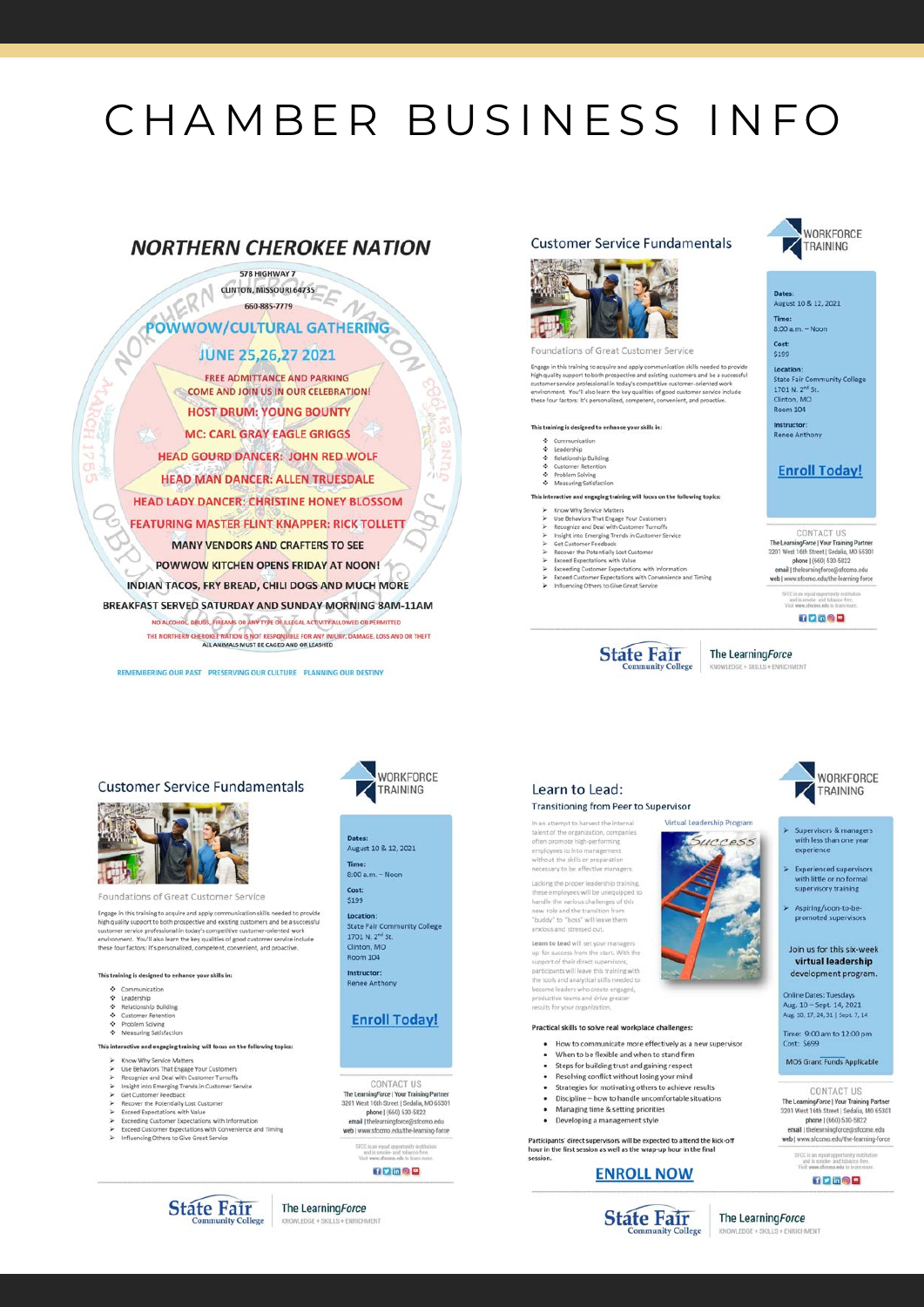# CHAMBER BUSINESS INFO

## **PULMONARY SERVICES AND SLEEP STUDIES**

## **A GOLDEN OPPORTUNITY Become a Hospice Volunteer**



Dedicated to Providing You Our Golden Standard of Care.

## **Primitive Olde Crow & Winery, LLC Upcoming Events:**

- Red, White Wine and Boom-July 2nd-Live Music, Fireworks show at dark.
- Winestock-multiple bands, vendors-July 24th.

He is board certified in critical care, as well as internal medicine, pulmonary medicine and sleep medicine. Dr. Elkady will provide you continuity of care to meet your healthcare needs.

Meet our Pulmonologist, Dr. Essam Elkady.

Call 660.890.7300 to schedule an appointment. We have expanded clinic hours to offer you increased availability.



1602 N. Second Street

Dedicated to Providing You Our Golden Standard of Care.